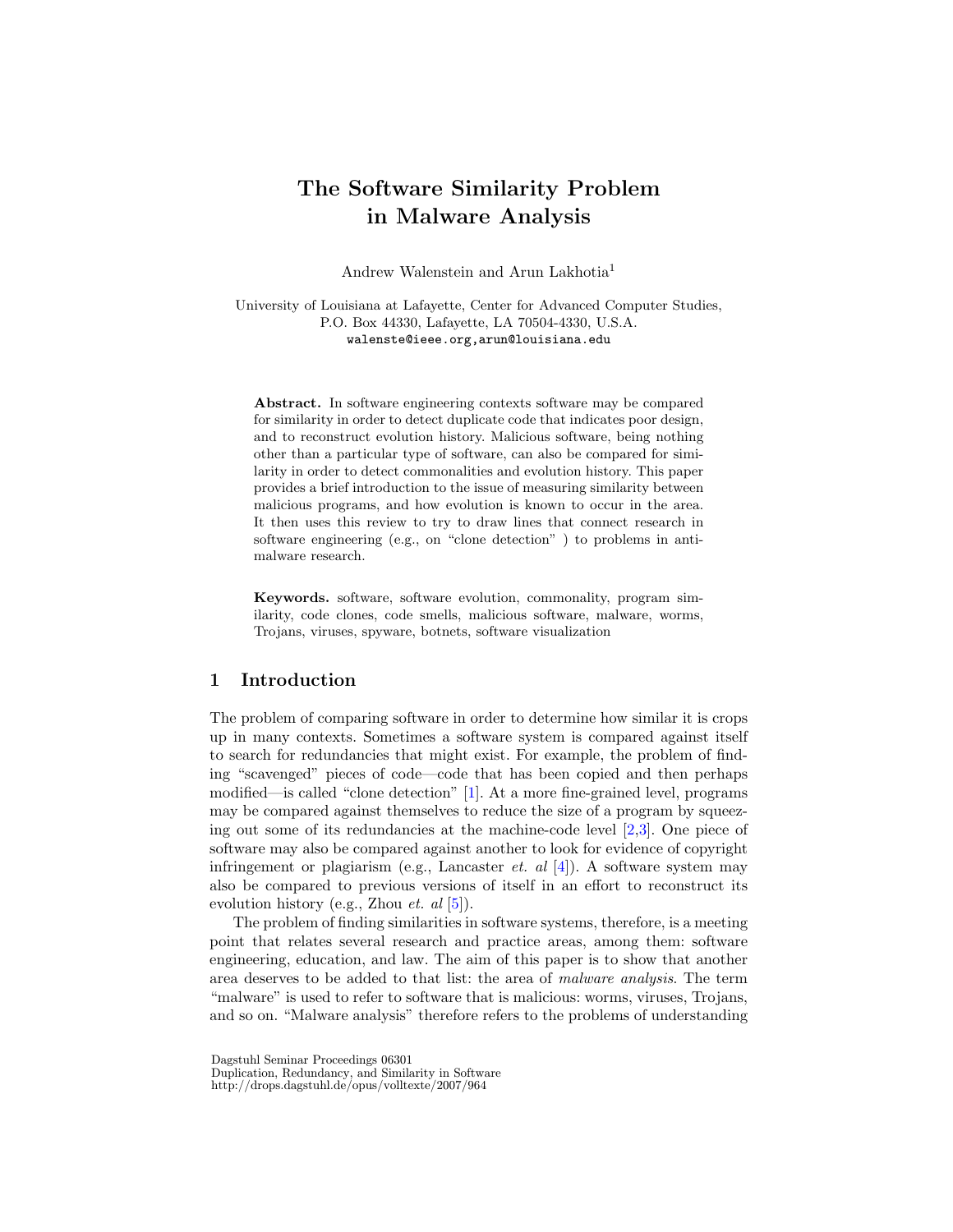and managing malicious software, a task that is ordinarily performed in the context of computer security and defense.

But how is malware analysis related to these other areas? First, a brief introduction of certain problems in malware analysis is provided in Section [2.](#page-1-0) The overview makes the case that—like is the case for clone detection, compression, and plagiarism—program similarity is a key sub-problem in malware analysis. Section [3,](#page-4-0) establishes relationships to problems and research between malware analysis and other related problems such as plagiarism and evolution analysis. The paper concludes by arguing new research in the area is required.

# <span id="page-1-0"></span>2 The Reuse / Recognition War in Malware Analysis

The problem of finding similarities in programs is a central problem in malware analysis. A key battle between malware producer and defender is reviewed below, which is then used to explain why program similarity comparison is an important part of the defense in this battle.

# 2.1 WMDs in the Signature–Variation Battle

Malware writing is now a "professional" occupation [\[6\]](#page-8-5). There are many illegal money-making schemes that have been brought into the  $21<sup>st</sup>$  century with the aid of malware. These include identity theft (enabling fraud), theft of valuables (such as passwords, program keys), extortion, and leasing of botnets (legions of remotely-controlled "zombie" computers). Malware also is a great enabler of espionage, both corporate and military. Its development has proceeded to the point where malware construction appears now like a prodigious "industry."

How prodigious? According to Symantec, 21,858 unique samples of malicious programs were discovered by it in 2005 [\[6\]](#page-8-5). That works out to 60 per day on average. More recently, Microsoft reported that they found 97,924 distinct variants of malware within the first half of 2006 [\[7\]](#page-8-6). That is over 22 per hour. If each of these malicious programs is considered to be a delivered computer product, then certainly the malware area can be considered to be quite the "productive" software construction industry.

How can malware authors be so productive? There are, most assuredly, not 100,000 malware authors, each one producing a single new program once every 6 months or so. Neither are there a smaller number of authors who produce completely new programs every few hours. Rather, most of the different malicious programs seen are modifications of some previous one. Many of these differences are minor: new data in an unused part of the executable headers, a change to a string, bug fixes, and so on. Other variations signal a relatively important change, such as the insertion of a new feature, like a new method for propagating. These more comprehensive changes are relatively rarer; a large enough change can trigger a change in the names given to the malware family: from "Bagle.AG" to "Bagle.AH", for example.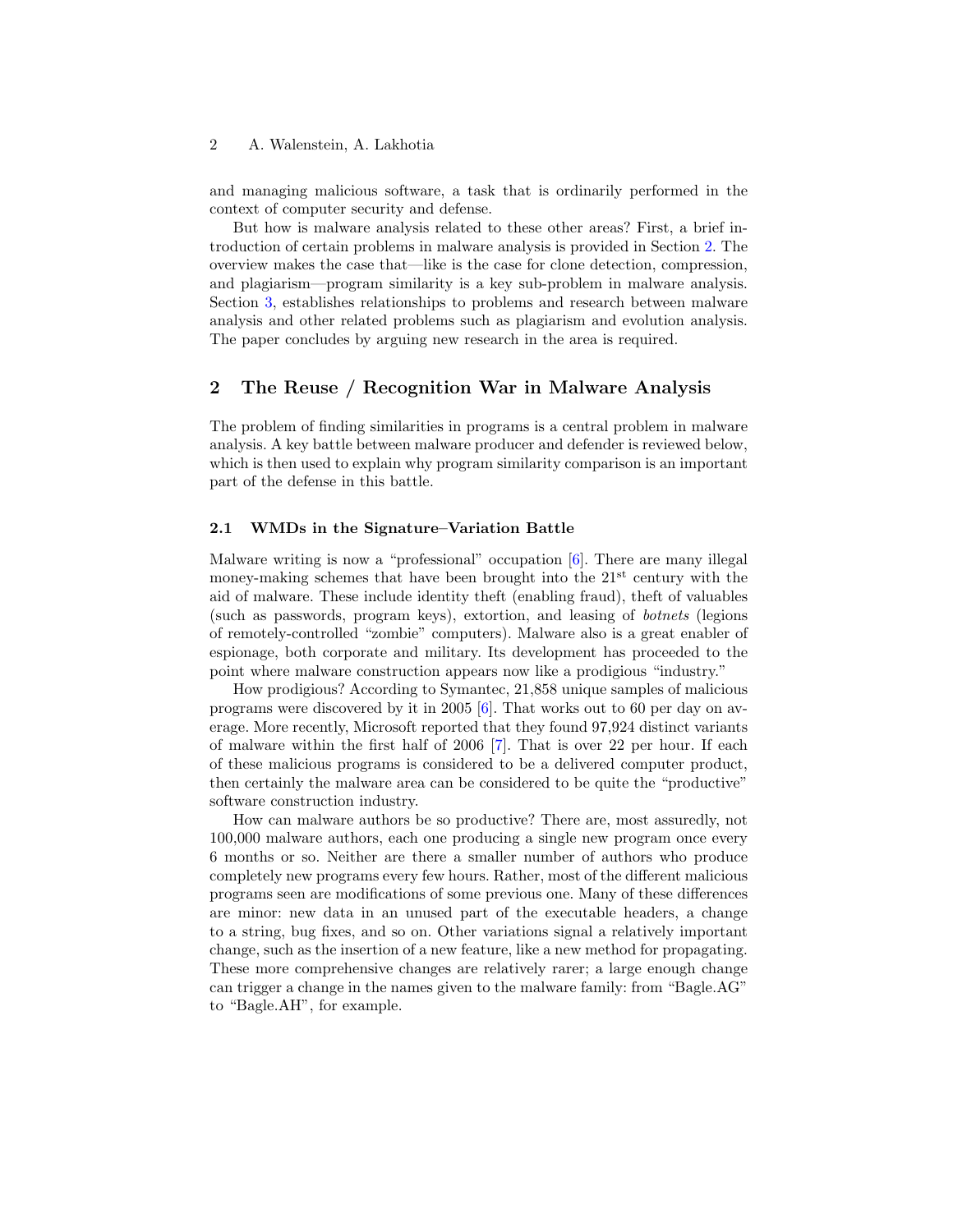Why are there so many variations? One of the key reasons is that malware authors are engaged with an ongoing war against malware detector producers. The authors do not wish to write new code from scratch, but anti-malware companies create "signatures" to match their programs, reducing the number of hosts that are vulnerable to its attack. In order to defeat the signatures the malware authors can modify their programs until the most recent signatures no longer correctly match, and the malware is not detected. Over the years, the antimalware companies have reduced the time needed to produce new signatures. But, as the time needed for new signatures decreases, one might reasonably expect the rate of variation production to increase proportionately [\[8\]](#page-9-0). In the war between malware author and malware detectors, one of the major battles is between signature and variation construction.

In this ongoing battle, malware authors need to make changes that work to undermine recognition and hence detection. Malware authors are known to vet their code against malware detectors. They keep versions of many malware detectors and check to see whether (and which) signatures catch their newest versions. If their new versions are being caught, they can attempt to make changes until they find that the signatures no longer match. That is, their battle position is to try to make changes that destroy the ability of detectors to match them to knowledge about previously released versions. These program modifications, therefore, may be termed "Weapons of Match Destruction" (WMDs). A few of these are reviewed below.

# WMD: Encryption and Packing

Many malware executables are either encrypted or "packed." In this context, it means that the programs are no longer in a format that is directly executable by the machine.<sup>[1](#page-2-0)</sup> Rather, what happens when a packed or encrypted program is run is that a small decompression or decryption procedure is executed which reconstructs the full version of the original program from the packed or encrypted data. In either the packing or encryption case, if it is done well the result will be indistinguishable from random data. If so, then there is effectively no possibility of finding matches to previous versions without first unpacking or decrypting.

# WMD: Byte- or Container-Level Changes

All machine-executable programs are packaged into some type of executable container format. This container typically contains a variety of information in the "header," including the program's identity, dynamic linking information, and a list of program parts or "segments", such as the segments holding the data and code. By treating a program at the level of a package or string of bytes, multiple variations can be forced on the program executables without making changes to the actual code. These changes include: modifications of strings or values in the data segment and change in headers.

<span id="page-2-0"></span> $1$  The term "packed" in malware is generally distinct from the notion of "program compression" in the sense frequently implied in the program compression literature [\[3\]](#page-8-2).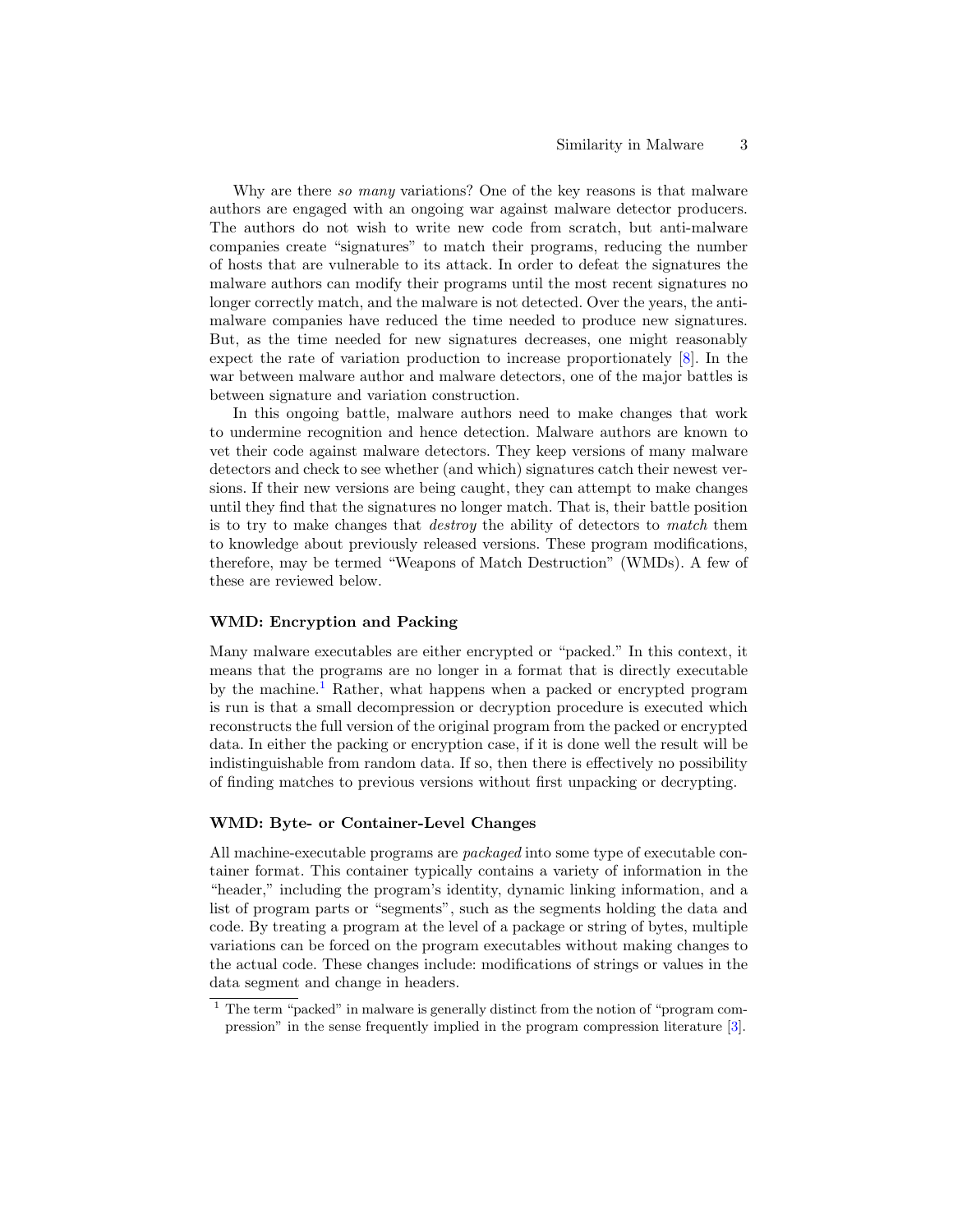#### WMD: Ordinary Evolution

Like any other used software product, malware evolves. Malware evolves for the same reasons that ordinary software evolves. A given malware family can change over time simply because bugs are fixed. It can also evolve in response to changing requirements. For example, changes to system defenses may require a worm be changed to use a different exploit during propagation.

Malware also evolves by borrowing or copying code between families. In part this is due to the voluntary sharing of ideas and code within the malware production community. In the past, this was done using a variety of means, including bulletin boards, magazines, and Internet-relay chat. Recently, the code to even "professional" malware has become widely circulated; some is even published as open source. [\[9\]](#page-9-1) For example, one Bagle variant included its own source code. Because of this practice, it is common for one malware family to be related to another family via the sharing of some code.

# WMD: Obfuscation

The goal of program obfuscation is to make a program more difficult to understand or analyze. In the context of malware, obfuscations can be separated into two categories: extraction hindrance and provenance hiding. Extraction hindrance seeks to defeat the ability to extract accurate information about the program. For example, it is possible to insert "junk" bytes into a program in such a way that certain types of program disassembly produce incorrect disassembly. Once the disassembly is rendered incorrect, follow-on detection methods may be defeated. Provenance hiding seeks to obscure the fact that the program is derived from a previous one. So even if program information can be extracted correctly, the relationship to previous programs can still be obscured. For example, if code blocks are permuted there is no effective change to the program, yet any detection method that depends on the sequencing of blocks may be defeated.

# WMD: Metamorphism

A program is called "metamorphic" if it is able to generate offspring that are different from it due to the fact that it transforms its own code [\[10\]](#page-9-2). Using metamorphism it is theoretically possible to ensure the program for each variant is somehow different. For example, it has been conservatively estimated that the Win32. Evol virus could conceivably create  $10^{1,339}$  variations in just two generations [\[11\]](#page-9-3).

# 2.2 Countering the WMDs

The fact is that most malicious programs found in the wild are variants of some previous one [\[8\]](#page-9-0). Because of this, the problem of comparing unknown files to previously-known malicious samples becomes important. In particular, from the viewpoint of the battle analogy, for every WMD, some defensive measure must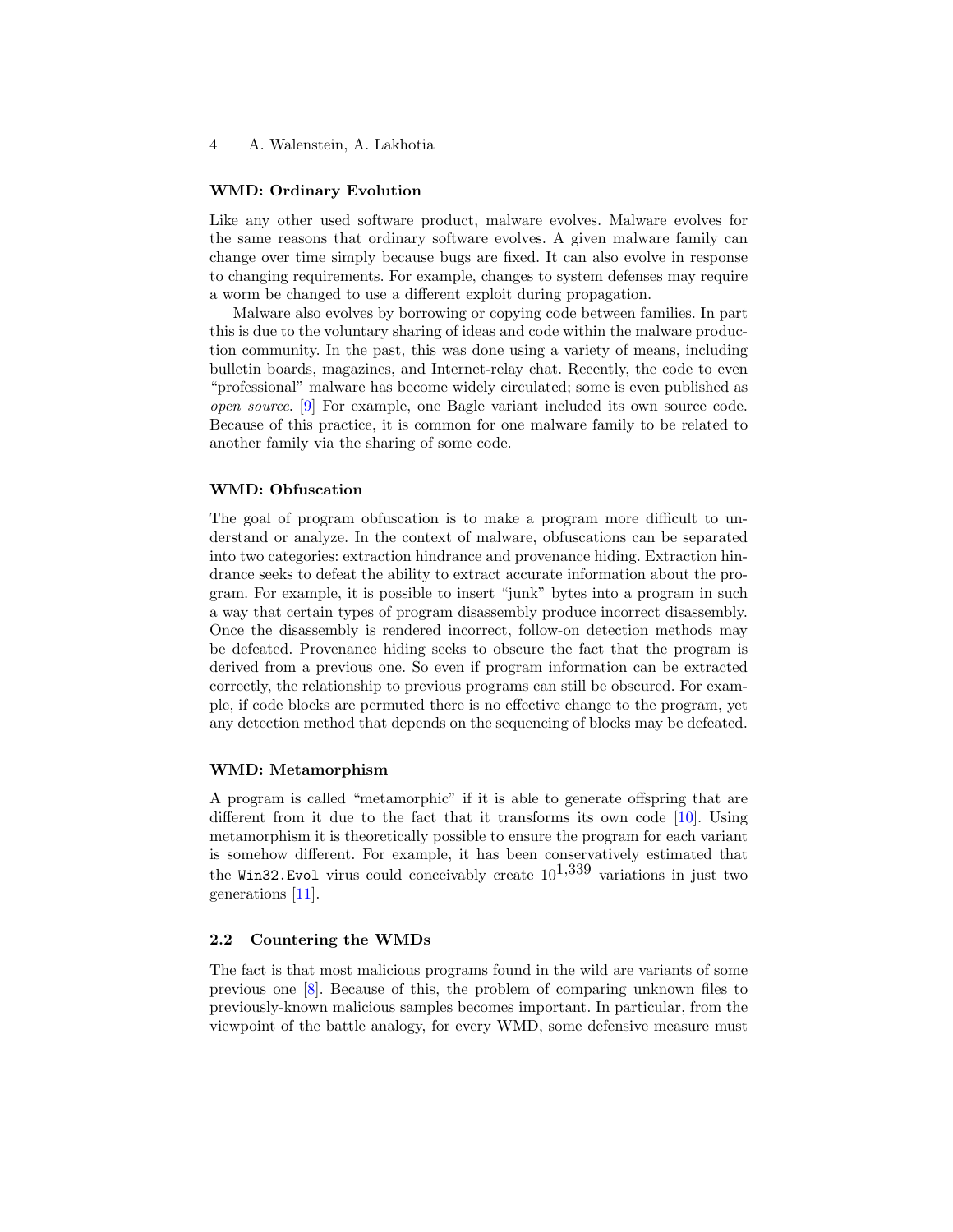be constructed so that the potency of the weapons are reduced. In the ideal case, the defense would be able to see past any WMD in order to establish the similarity of an unknown program to known malicious programs. If such a powerful similarity mechanism was available then a new variant with only minor changes would not easily slip past the defenses. This capability could turn reuse from an advantage for the malware author into a disadvantage.

# <span id="page-4-0"></span>3 Malware Similarity

The defense side in the signature–variation battle needs to have methods for countering the WMDs. This means, that some way must be found for "seeing through" the variations introduced by the WMDs. Once variations are accounted for the new version may be matched against old ones. In this light, the problem is one of matching a recurring pattern with variations. This can be turned into a problem of program matching and similarity comparison. Similarity comparisons between programs can be useful for:

- 1. Detecting new variants as they are released by comparing them to known related variants.
- 2. Constructing new signatures to match the variant based on a similarity analysis between it and known previous variations.
- 3. Determining commonalities and relationships between different malware strains. This is important for leveraging past knowledge about threats. For example, if one knows that a new program is related to the well-known Win32.Abogot family, then one may have a good initial idea at the sorts of malice and problems it creates.

Thus program similarity evaluations can and do play a key role in malware analysis. The purpose of this section is to draw out some of the relations between malware analysis and other related works in code similarity comparison. These relations are, naturally, drawn out by noting similarities between malware analysis and these other fields. The review seeks to highlight similarities in: problems that need solving, method used, and commonalities in research or research direction.

# 3.1 Similarity of Problems

The WMDs generate the key problems for comparing programs in malware analysis. The problems they generate have some clear similarities with the essential problems in other areas. These include:

# – Plagiarism and Copyright Infringement Detection.

Relating one malicious software family to another involves, in part, comparing two or more software systems to find evidence where parts of one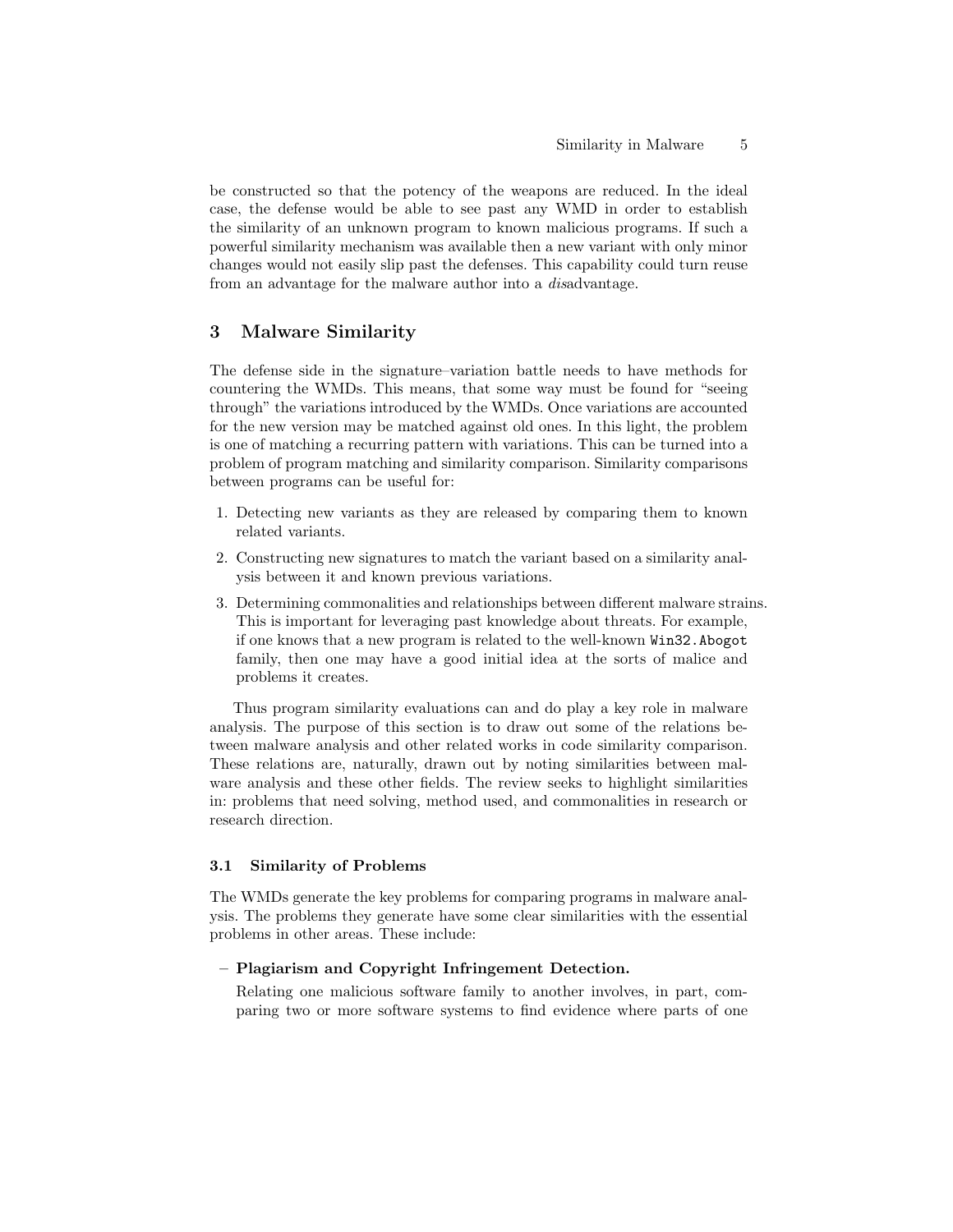software system match parts of another. The same problem is shared in detecting plagiarism and copyright infringement. Any of the WMDs may be used to help hide provenance. The WMD of obfuscation provides an example of how the problems are similar. For instance a new variant might differ only in the fact that the registers have been consistently renamed (e.g. swapping eax and ebx), and the order of basic blocks in the program has been permuted. These sorts of provenance obfuscations are, of course, common in plagiarism and copyright infringement when the perpetrator wishes to cover their tracks and hide the derivation relationship.

# – Software Evolution and Refactoring.

Malware evolves because the authors make fixes and improvements; they also refactor their code and insert foreign from other malware. These evolutionary changes present challenges to knowing how the members of a malware family relate to one another, and how different families are related via sharing of code. A similar problem is found in ordinary software evolution wherein changes make it difficult to track evolution, compare versions, and relate multiple programs. To illustrate the similarities, consider the dendogram shown in Figure [1.](#page-5-0) It shows a tree of proposed relationships between malware programs as generated by a clustering operation. Similar trees are found in phylogeny work for malware [\[12\]](#page-9-4) as well as for ordinary software projects [\[13\]](#page-9-5).



<span id="page-5-0"></span>Fig. 1. Reconstructed evolution history for malware

# – Compression.

At the machine code level a program can exhibit similarities that are not present at the source code level and, conversely, similarities present at the source code level may not be clearly expressed at the machine code level.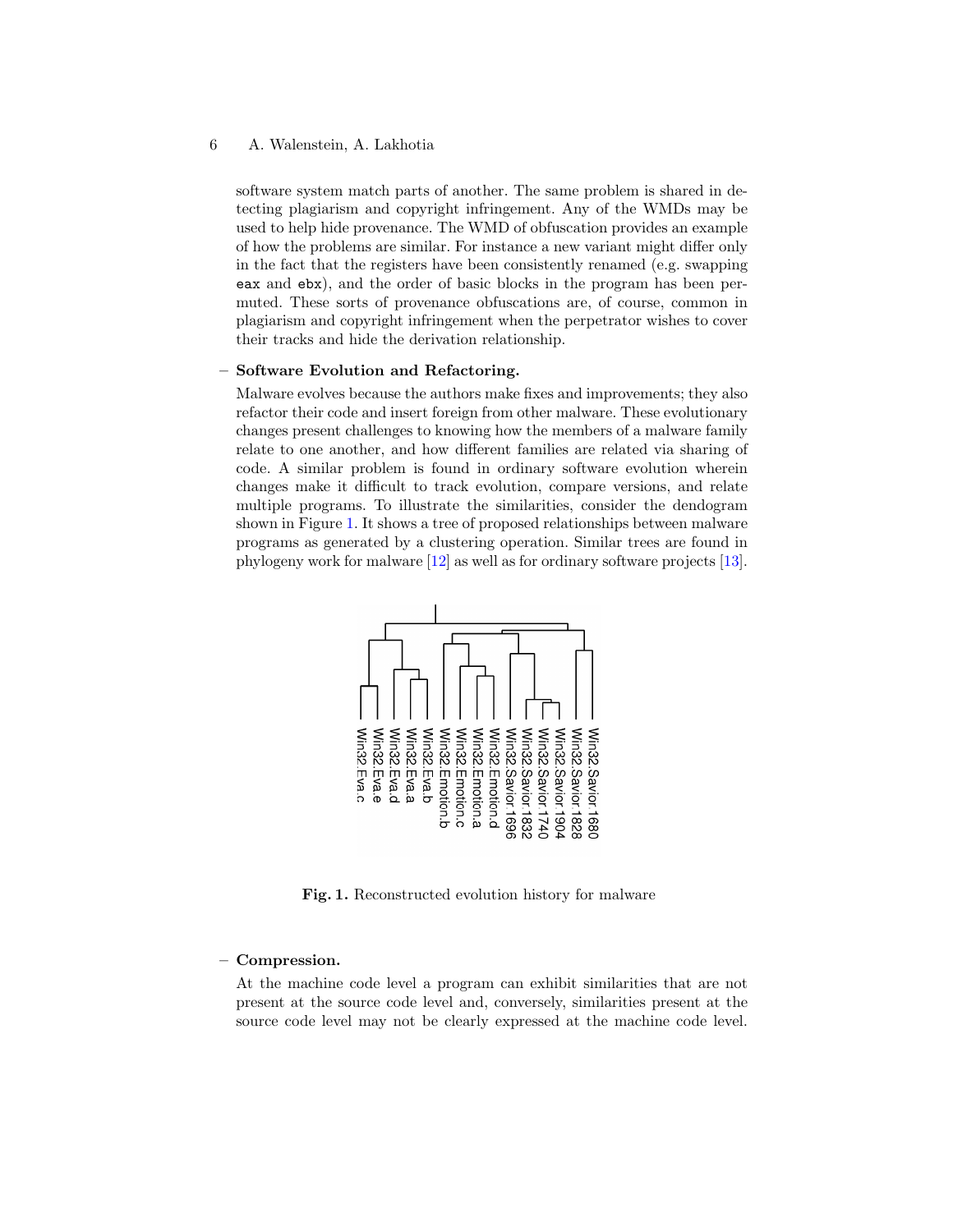Since malware is normally encountered in machine code format, malware similarity analysis must account for the irrelevant similarities expressed at the machine code level as well as the relevant similarities that are hidden at the machine code level. Machine code-level program compression research has to contend with similar problems.

Using the above analysis, a rough map of problem commonalities is produced in Table [1.](#page-6-0) Each row indicates the WMD that causes a particular research

| <i>Issues</i> |  |  | Plagiarism   Copyright   Refactoring   Evolution   Compression   Malware |  |
|---------------|--|--|--------------------------------------------------------------------------|--|
| evolution     |  |  |                                                                          |  |
| obfuscation   |  |  |                                                                          |  |
| machine code  |  |  |                                                                          |  |
| redundancy    |  |  |                                                                          |  |
| metamorphism  |  |  |                                                                          |  |

<span id="page-6-0"></span>Table 1. Skeletal map of relations between areas

problem or issue; each column indicates the other area that is related by problem type.

# 3.2 Similarity in Methods & Research

In related problem areas, methods for clone detection, copyright infringement detection, and plagiarism detection share some common features. The overall methods can be modeled at a very high level as consisting of a pipeline of processing as illustrated in Figure [2.](#page-6-1) While we model this as a simple pipeline,



<span id="page-6-1"></span>Fig. 2. Abstract program comparison pipeline

in reality the steps may be interleaved and sometimes certain steps are omitted. This structure provides a way of organizing a comparison of methods and research from malware analysis and other related fields.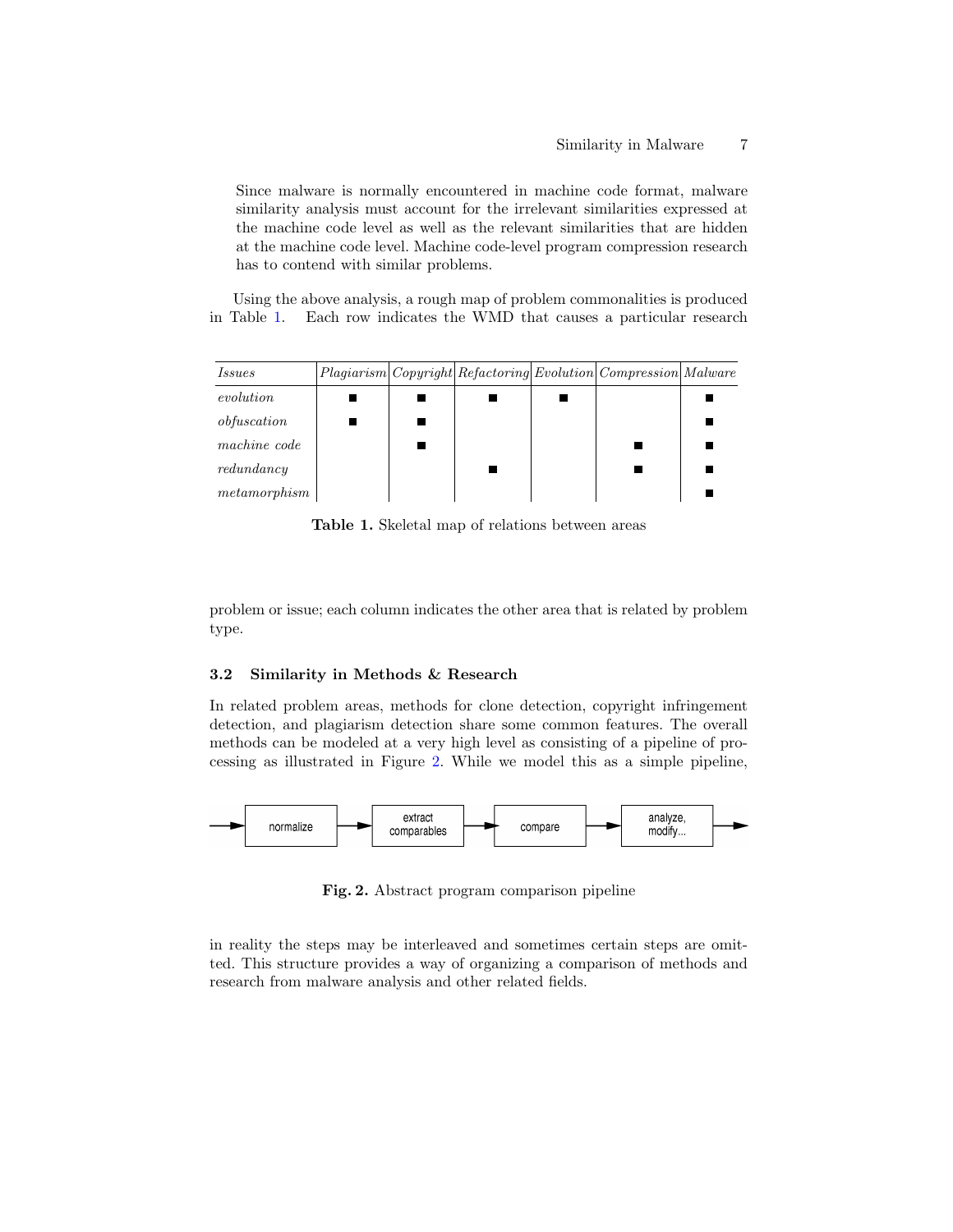## Normalize

Input programs frequently contain text or features that are considered irrelevant for the purposes of the comparisons being made. Normalization is the process of mapping the input programs into a form in such a way that irrelevant variation is removed and the input becomes more "normal". A classic example is to remove whitespace from program texts before searching for evidence of plagiarism. Other more extensive normalizations have been proposed, including consistent replacement of identifiers with tokens [\[14\]](#page-9-6), tokenizing various punctuation [\[15\]](#page-9-7), and normalizing the form of syntax trees [\[16\]](#page-9-8).

Normalization can also be an important step in malware analysis. In many respects the problem of normalization is similar for malware analysis, although in many cases the methods from benign code comparison have not carried over. For instance, the idea of consistent tokenization of identifiers may be useful in matching malware since instead of identifiers one can talk about registers at the machine code, as Baker *et. al*  $[17]$  for virtual machine code. Nonetheless, we do not know of any results in malware analysis using such techniques. Instead, the main research on normalization of malware has tended to employ relatively heavyweight semantics-preserving program transformations. For example, Kruegel *et. al* [\[18\]](#page-9-10) investigated the use of transformations typically found in optimizing compilers—constant propagation, simplification, and so on—for normalizing malware as an aid to scanners; Walenstein *et. al* [\[11\]](#page-9-3) used a term rewriting system to "undo" the transformations automatically performed by a self-rewriting virus. The more frequent use of more heavyweight semantics-based transformations in malware normalization may be due, perhaps, to the fact that the changes that are used to hide similarity in malware have been more complicated than those typically found in, say, student plagiarism. Alternatively, there may be fewer simple normalizations available in machine code as compared to source code. Whatever the reasons, one can expect that similar types of normalizing transformations might be used for plagiarism or clone detection.

#### Comparison

Once relevant items have been normalized and extract, some type of comparison framework must be employed to perform the comparisons. Several of such comparison frameworks are listed by Anderson et. al [\[19\]](#page-9-11). These are organized, in part, according to the "implementation techniques" used to detect clones, which may be interpreted as indicating also the models of comparison being used. From this list, one can see that many of these techniques are also used in malware analysis, including: graph matching [\[18\]](#page-9-10) and distance metrics [\[20\]](#page-9-12).

# 3.3 Similarities in Research or Research Direction

In malware analysis there are many important research problems which these align with problems found in our target related areas of clone detection, refactoring, plagiarism detection, and code compression. These include the following (related important problems are placed in parentheses):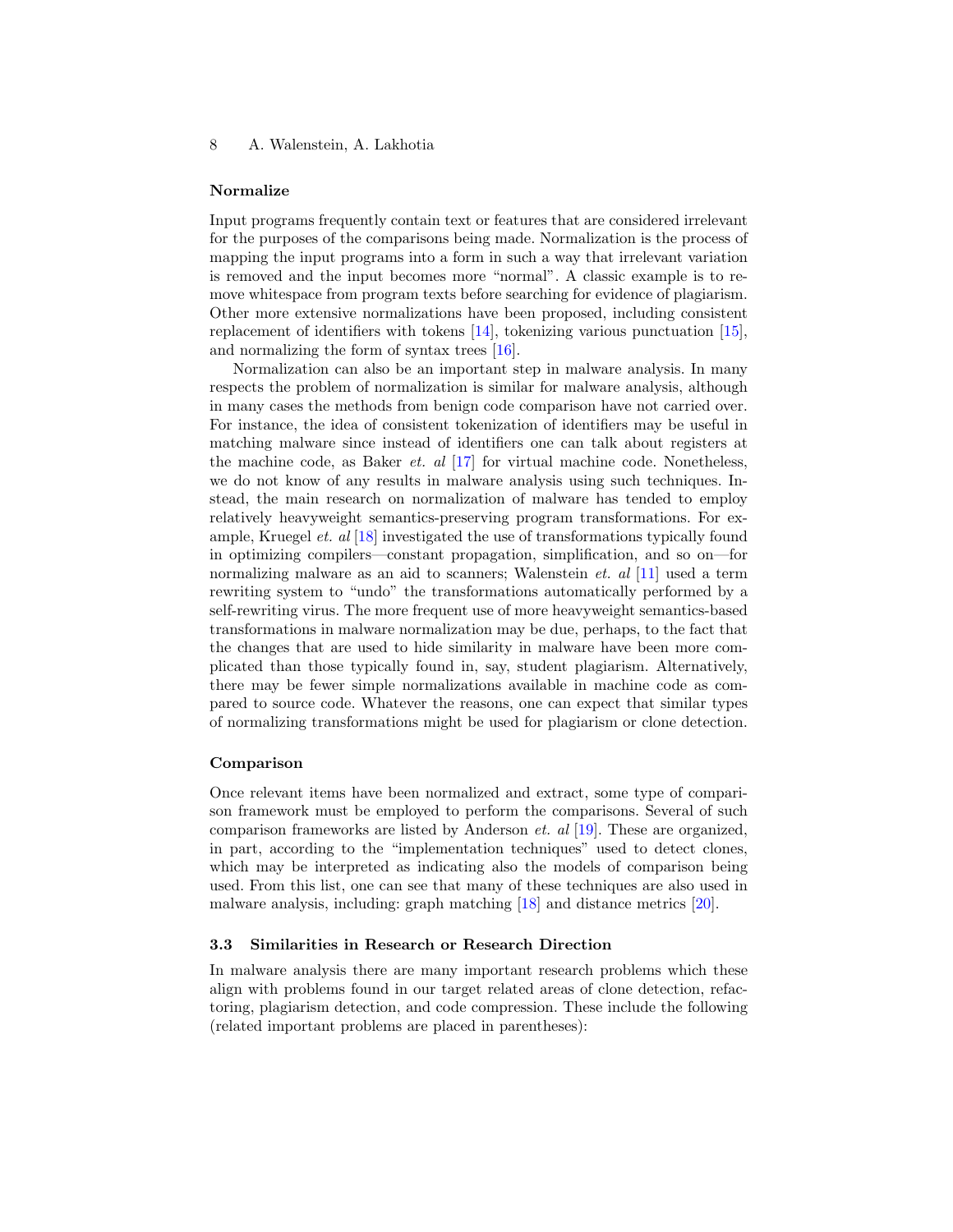- How to deal with variations created by compiler or compiler option differences (compression)
- Removing the influence of library code linked into the program (compression)
- Tracing evolution lines (clone detection/refactoring)
- Matching against large corpora (clone detection/refactoring, plagiarism)
- Removing obfuscations in programs (plagiarism)

This list is certainly not complete; rather, it can be used as a starting point for researchers from different problem worlds in their discussion of how to collaborate or use results from one area in a new one.

# 4 Conclusions

Malicious programs evolve, and there is much borrowing of code between different families of malware. Recognizing and modeling how these programs evolve and are related is an important problem in the area of malware analysis. For this reason the problem of matching and relating programs by their common parts is a key problem within malware analysis. Since this problem shares many parallels in other fields, many useful links to other research areas can be made.

In drawing out some of these linkages, this paper seeks to improve the amount of cross-fertilization between research areas. In particular, we note that there are several techniques or approaches that appear to be primarily explored in one area or another. For example, relatively few techniques from clone detection and plagiarism have their parallels in malware analysis (however it should be noted that this problem in malware analysis is just now starting to get any significant attention). Conversely, the normalization approach using semanticsbased transformations have rarely been seen in other areas such as plagiarism and clone detection. In the future we hope that finding a common set of core problems and approaches will serve to pool research together and result in advances in all of the related fields.

# References

- <span id="page-8-0"></span>1. Koschke, R.: Survey of research on software clones. [\[21\]](#page-9-13) ISSN 1682–4405.
- <span id="page-8-1"></span>2. Evans, W.: Program compression. [\[21\]](#page-9-13) ISSN 1682–4405.
- <span id="page-8-2"></span>3. Beszédes, Á., Ferenc, R., Gyimóthy, T., Dolenc, A., Karsisto, K.: Survey of codesize reduction methods. ACM Computing Surveys 35 (2003) 223–267
- <span id="page-8-3"></span>4. Lancaster, T., Culwin, F.: A comparison of source code plagiarism detection engines. Computer Science Education 14 (2004) 101–112
- <span id="page-8-4"></span>5. Zou, L., Godfrey, M.W.: Using origin analysis to detect merging and splitting of source code entities. IEEE Transactions on Software Engineering 31 (2005) 166–181
- <span id="page-8-5"></span>6. Ször, P.: The Art of Computer Virus Research and Defense. Symantec Press (2005)
- <span id="page-8-6"></span>7. Braverman, M., Williams, J., Mador, Z.: Microsoft security intelligence report: January–June 2006 (2006) [http://microsoft.com/downloads/details.aspx?FamilyId=](http://microsoft.com/downloads/details.aspx?FamilyId=1C443104-5B3F-4C3A-868E-36A553FE2A02) [1C443104-5B3F-4C3A-868E-36A553FE2A02](http://microsoft.com/downloads/details.aspx?FamilyId=1C443104-5B3F-4C3A-868E-36A553FE2A02).